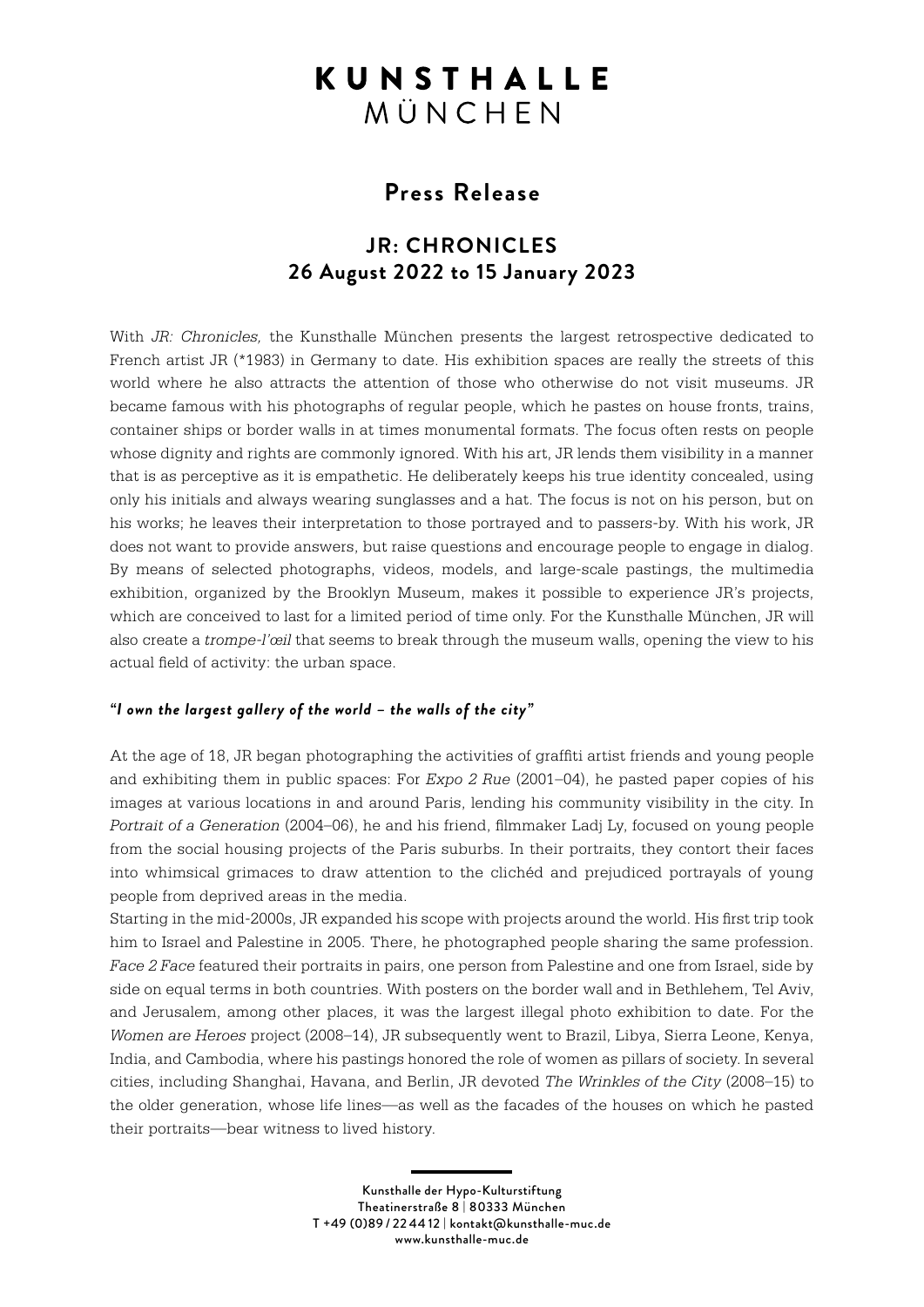Time and again, JR is furthermore concerned with overcoming physical boundaries. Be it in 2017 with *Giants, Kikito*, in which an oversized photograph of a Mexican toddler curiously peers over the border fence toward the U.S., or in one of his most recent ventures, *Tehachapi* (2019–20), for which he collaborated with inmates of a California maximum-security prison on a project. The exhibition's central gallery is taken up by JR's *Chronicles*: expansive photo collages composed of hundreds of portraits that attempt to suggest the multifaceted nature of the people who, in all their diversity, make up the complex collective of a community or a city.

## *Inside Out*

The exhibition's last room presents *[Inside Out](https://www.insideoutproject.net/en/)*, one of the world's largest participatory art projects. Since its launch in 2011, more than 400,000 people in almost 140 countries have participated. The project supports initiatives by private individuals and institutions to lend their concerns visibility and public attention. In September 2022 one of JR's *Inside Out* trucks, converted into a mobile photo studio, will stop at various locations in Munich as part of the exhibition. All Munich residents are invited to join us for the project *Kunst & Kultur für alle* (*Art & Culture for Everyone*). Their portraits will be taken in the truck, then printed, and directly pasted on site. Further information on the project and particular locations will be available shortly at [www.kunsthalle-muc.de.](http://www.kunsthalle-muc.de)

*JR: Chronicles* is organized by the Brooklyn Museum. It is curated by Sharon Matt Atkins, Deputy Director for Art, Brooklyn Museum, and Drew Sawyer, Philip Leonian and Edith Rosenbaum Leonian Curator, Photography, Brooklyn Museum.

With some 350,000 visitors annually, the **Kunsthalle München** is one of Germany's most prestigious exhibition venues. Located at the heart of Munich, the Kunsthalle stages three large exhibitions a year on a variety of themes. Equipped with state-of-the-art museum technology, the approximately 1,200 m² exhibition space is a renowned platform for artworks ranging from painting, sculpture, graphic art and photography, through to design and fashion. The Kunsthalle München's diverse programme alternates monographic exhibitions with thematic projects.

## **Media contact**

Agnes Trick, T +49 (0) 89 / 37 82 81 64, presse@kunsthalle-muc.de

As of: 13 June 2022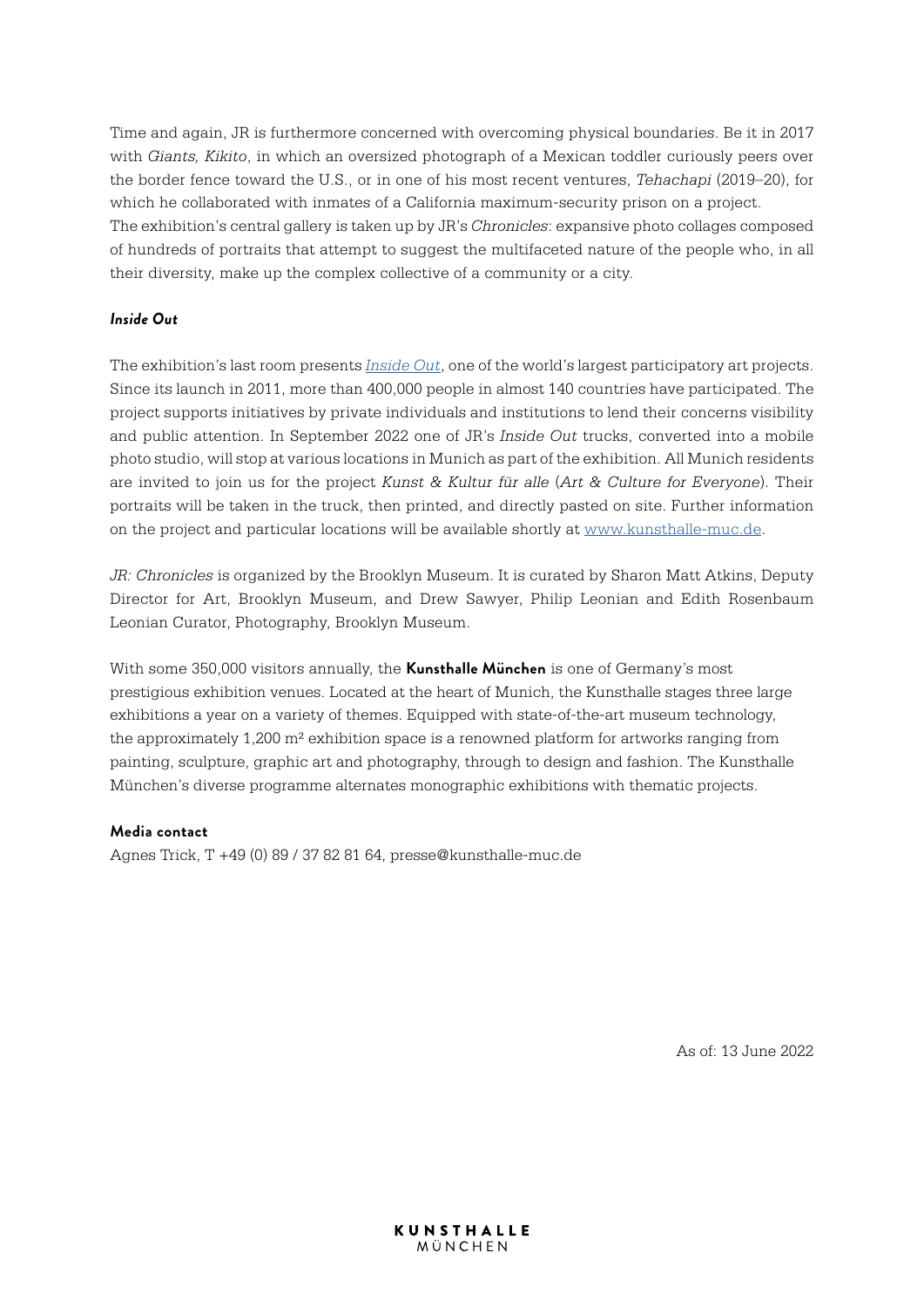### **SELECTION OF PRESS IMAGES**

More images and download: [www.kunsthalle-muc.de/en/press\\_area/jr](http://www.kunsthalle-muc.de/en/press_area/jr)













 $5<sup>6</sup>$ 

1 JR, *28 Millimeters, Portrait of a Generation, Hold-up, Ladj Ly by JR, Les Bosquets, Montfermeil,* 2004, installation image. Black-andwhite photograph, © JR-ART.NET

- 2 JR, *Giants, Kikito and the Border Patrol, Tecate, Mexico–U.S.A.,* 2017*,* installation image, wheat-pasted poster, © JR-ART.NET
- 3 JR, *The Chronicles of New York City, 2018–19* (detail)*,* © JR-ART.NET
- 4 JR, *Giants, Brandenburg Gate, September 27th 2018, 01:14 p.m.,* © Iris Hesse, Ullstein Bild, Roger-Viollet, Berlin, Germany, 2018
- 5 JR, *28 Millimeters, Women Are Heroes, Action in Favela Morro da Providencia, Favela by day, Rio de Janeiro, 2008,* Installation image. Wheat-pasted posters on buildings*,* © JR-ART.NET
- 6 JR, *Inside Out, Times Square, New York City, 2013,* installation image, wheat-pasted posters on buildings, © JR-ART.NET